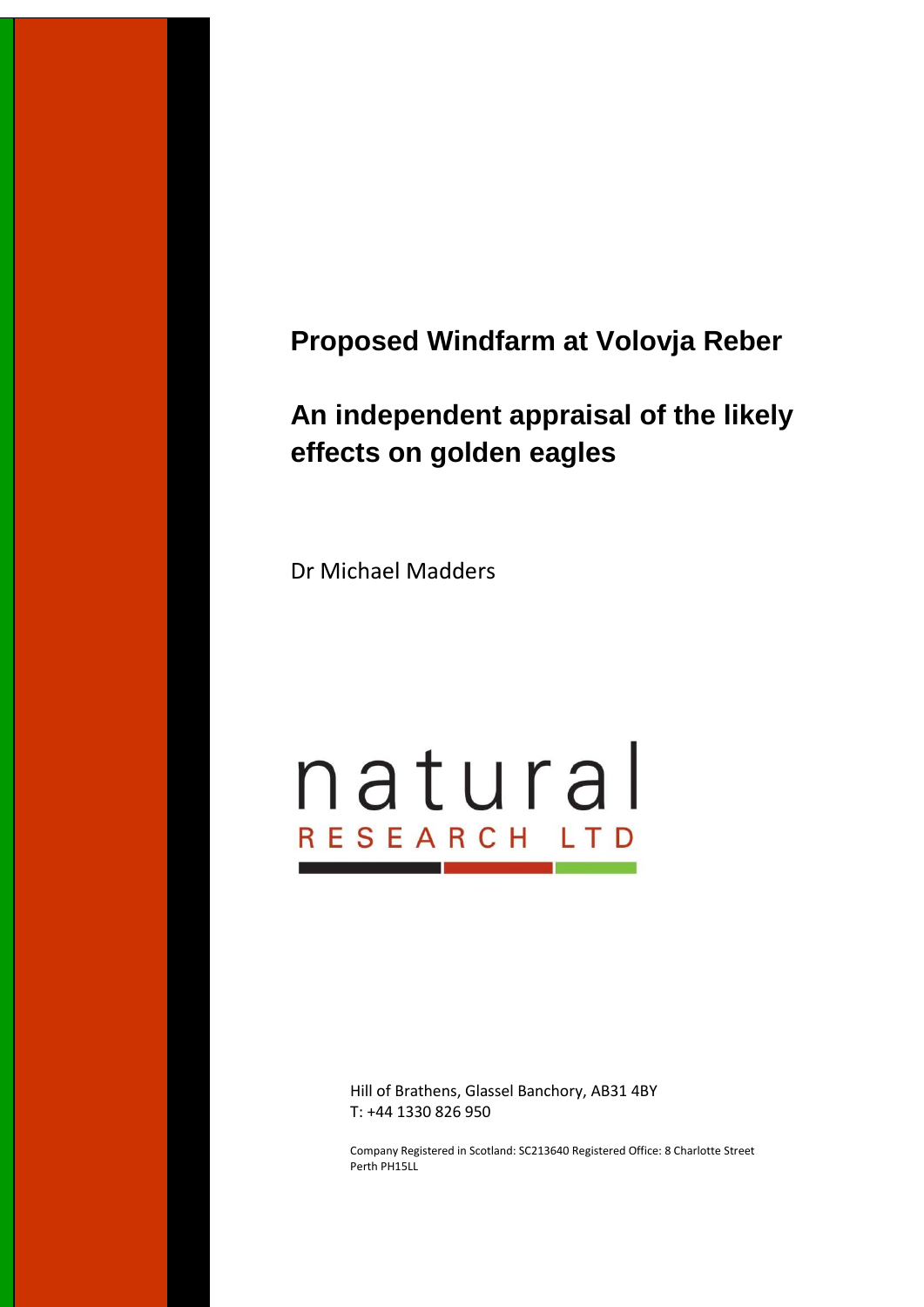## **Proposed Windfarm at Volovja Reber**

### **An independent appraisal of the likely effects on golden eagles**

*Dr Michael Madders, Natural Research Ltd*

#### 01 June 2009

#### **QUALIFICATIONS AND EXPERIENCE**

I am a Director of Natural Research Ltd, a registered charity that undertakes independent and objective wildlife research (refer to: [www.natural-research.org\)](http://www.natural-research.org/). I have been professionally involved with raptors (birds of prey) for over 30 years, i.e. all my working life. I have undertaken raptor studies for a variety of UK governmental and non-governmental organisations, including the Royal Society for the Protection of Birds (RSPB), Scottish Natural Heritage (SNH), Centre for Ecology and Hydrology (CEH), and the University of Glasgow.

My research interests have focussed on the foraging ecology of eagles and harriers. In 1997 I was awarded a doctorate from the University of Glasgow for work on the effects of forestry on hen harriers *Circus cyaneus*. I have written several published papers on eagles and other raptors. I have given presentations on these species at conferences in the UK, Europe and N. America. I continue to study raptor behaviour in the field and supervise studies by others, in the UK and overseas.

For the past 15 years I have been involved in Environmental Impact studies relating to the effects of windfarms on birds, specialising in the effects on raptors (and eagles in particular). I have taken a leading role in developing survey and assessment protocols that are now in common use throughout the world, including guidance issued by the UK Government (SNH 2005). I am co-author of the seminal text on the assessment of avian collision risk (Band et al. 2007). Where feasible I have sought to resolve potential conflicts between windfarm development and bird conservation, including measures to mitigate the adverse effects on golden eagles (e.g. Madders and Walker 2002). On other occasions I have advised that the effects of such measures were insufficiently certain to recommend their implementation. I have been called as an expert witness at numerous Public Inquiries in the UK, by both proponents and objectors to windfarm developments. I have designed and implemented training programmes for UK Government organisations, RSPB, wind energy developers and environmental consultants. I have been an invited speaker at conferences organised by the British Wind Energy Association (BWEA) and Scottish Renewables Forum (SRF).

#### **INTRODUCTION**

The proposed windfarm at Volovja reber has the potential to adversely affect a territorial pair of golden eagles, based on the proximity of the development to known eagle nesting sites and its location within un-afforested habitat used by foraging eagles. Baseline studies and assessment of the ecological impacts of the development were undertaken by the developer in 2003-04 (Aquarius 2005, E-NET 2005). This work concluded that the effects on eagles were likely to be small. Subsequently, information provided by Jančar et al. (2009) has cast doubt on the validity of this conclusion. Specifically, Jančar et al. refer to the results of their own surveys in 2005-07 and use these data to argue that the development, which is located in the Snežnik plateau and Pivka valley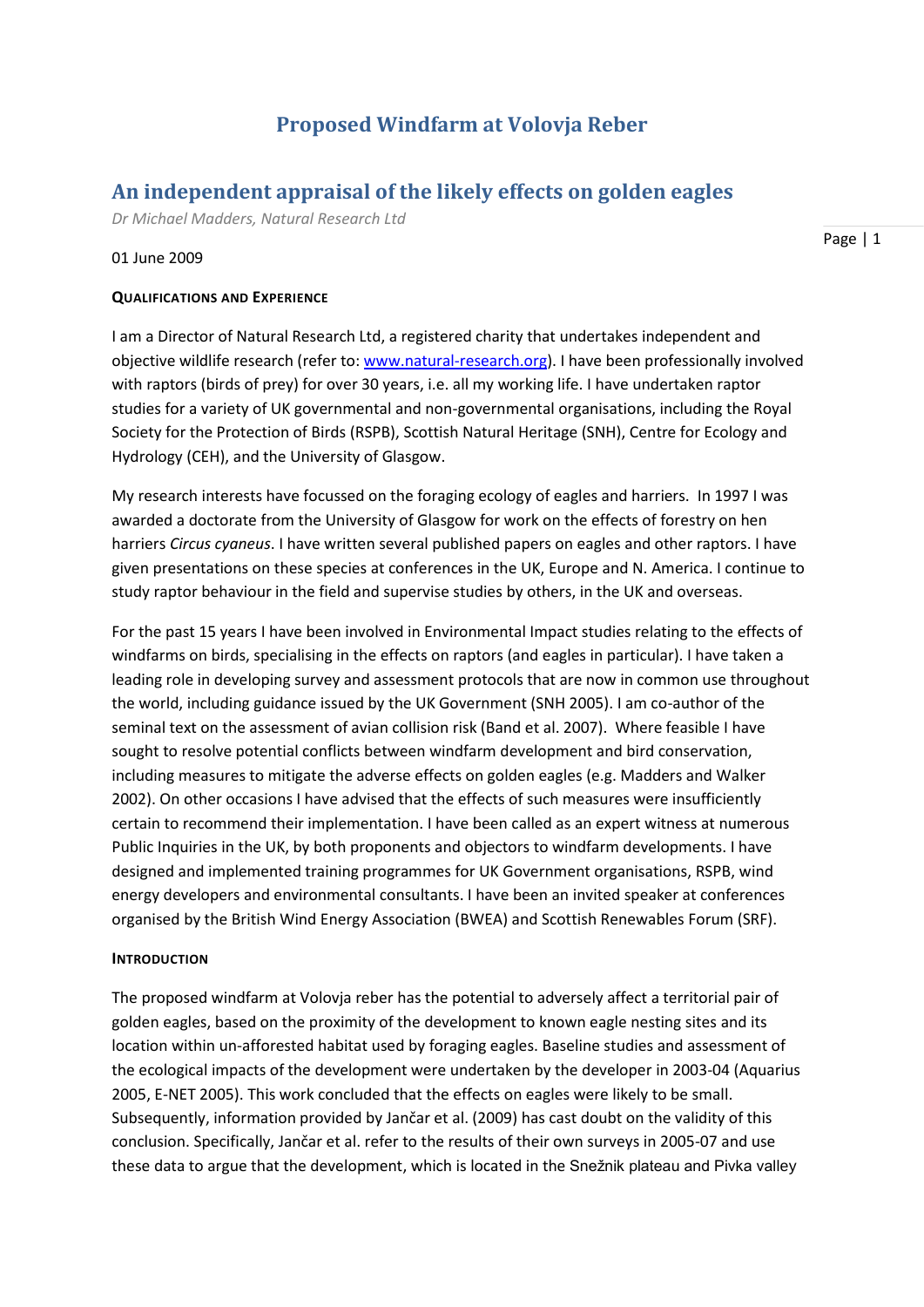Important Bird Area (IBA), poses an unacceptable risk to eagles in terms of displacement from important foraging habitat and collision with the turbine rotors. Part of the IBA has been designated as a Special Protection Area (SPA, see below).

Golden eagle is a protected species in Europe, listed in Annex 1 of the EU Birds Directive. Slovenia supports a modest population of golden eagles; Geister (1995) estimated there were 10-25 pairs present although more recently BirdLife (2004) considered there were 25-35 pairs. On this basis, the pair at Volovja reber represents at least 3% of the national population. In addition, the Volovja reber pair nests, in some years at least, within the Snežnik-Pivka SPA (designated for its golden eagle interest). Thus, even though the development is not located within the SPA, it has the potential to adversely affect the conservation objectives of the SPA and thereby significantly affect its integrity.

The purpose of this report is to briefly evaluate the information available on golden eagles at Volovja reber and provide an objective assessment on the likely effects of the development on the eagle interest.

#### **BASELINE INFORMATION**

The data gathered by Aquarius (2005), E-NET (2005) and Jančar et al. (2009) indicate that a single pair of eagles are present throughout the year, occupying a high karst plateau rising to over 1000 m a.s.l. that supports extensive Dinaric fir-beech forest and extensive dry karst meadows. The breeding status of the pair has been determined in seven out of the last ten years (Jančar et al. 2009), with breeding confirmed each year. During this time breeding has occurred within the SPA, approximately 2 km from the proposed windfarm, on four occasions; and immediately adjacent to the SPA, 220 m from the nearest proposed turbines, in one year at least.

Golden eagles were observed on eight out of 29 days (28%) spent collecting baseline data for the Environmental Statement (ES) in 2003-04 (Aquarius 2005). Taking account of the number of birds involved on each day (i.e. one or two), the authors estimated that eagles were present in the vicinity of the proposed development on approximately 150 days per year, although they considered that eagles would be present daily in the event that breeding was successful. Although these estimates cannot be substantiated using the information that is presented, and their value is in any case questionable (since the duration that eagles are estimated to be present each day is unknown), they nevertheless reveal that the authors of the ES believe the proposed development site to be of considerable importance to the territorial eagle pair.

More extensive observations, additional to those presented in the ES, were undertaken by DOPPS (Jančar et al. 2009). In 272 hours of systematic observation from strategic vantage points (VPs) during the months May-June 2005 and August-September 2006 and 2007, golden eagles were recorded 99 times. On average, therefore, eagles were in the vicinity of the proposed development at least once every 2.75 hours. Data for 2007, when the flightlines of individual eagles were plotted, suggest that 74 out of 202 (37%) flights (recorded during systematic watches and at other times) crossed the proposed turbine string. These data indicate that (1) eagles are present regularly in the vicinity of the proposed development, and (2) eagles flying in the vicinity of the proposed development would be at potential risk of collision for more than one-third of the time.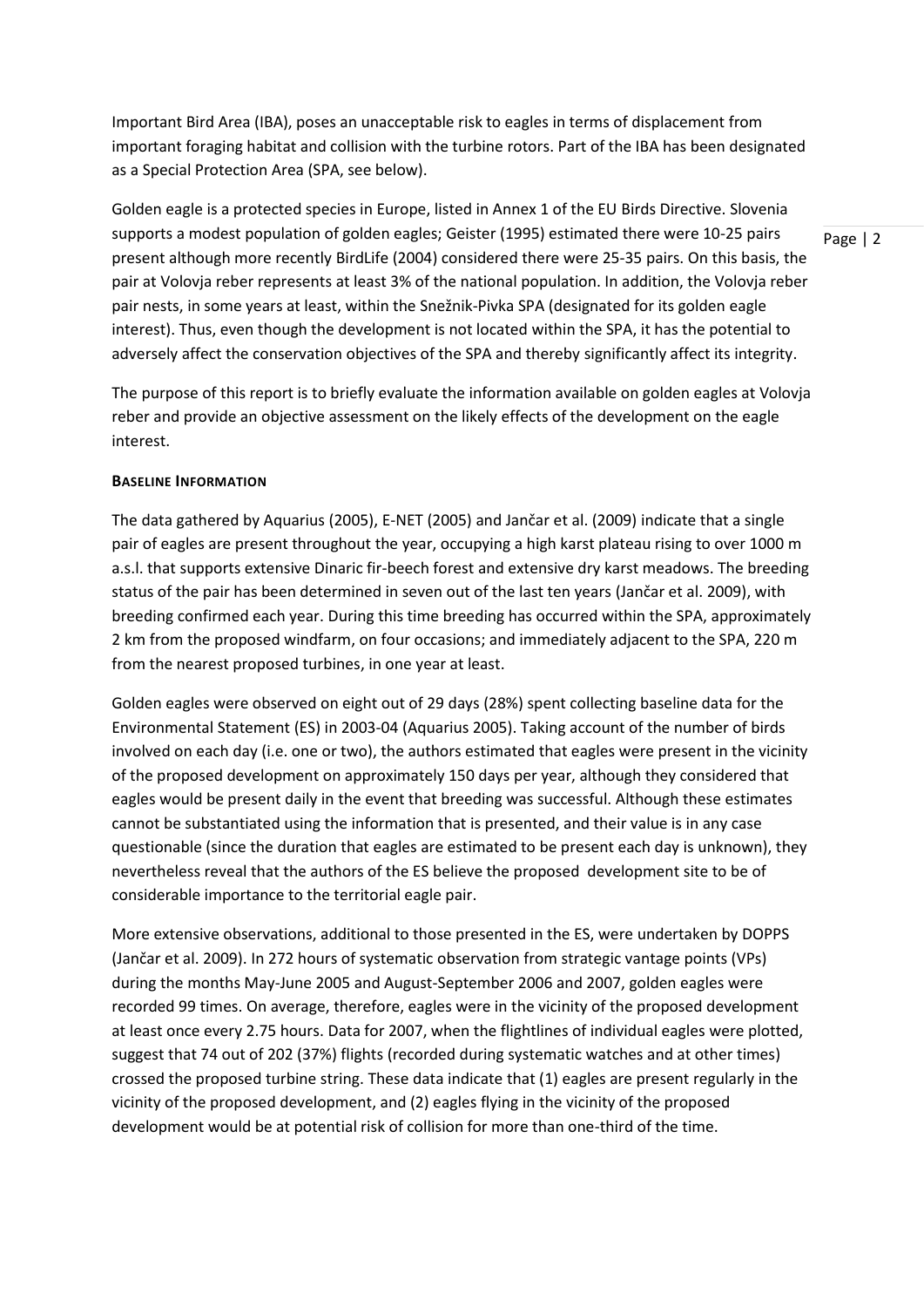#### **INFORMATION GAPS**

use is typical of other areas within the eagle's territory. In other words, despite the survey work that  $\vert$  Page | 3 Surveys by Aquarius (2005), E-NET (2005) and Jančar et al. (2009) have focussed on the proposed windfarm and immediate surrounding area. Although these observations have shown that golden eagles use the proposed development site, it is not possible to determine whether or not the level of has been undertaken, the relative importance of the proposed development site to the eagle pair remains unknown.

Similarly, there has been no systematic evaluation of the relative importance of different parts of the eagle territory in terms of the prey resource. Therefore, it is not possible to establish whether foraging within the proposed development site is likely to be more or less profitable than in other parts of the territory.

#### **REQUIREMENTS OF GOLDEN EAGLES**

It has been shown across a wide geographical area that golden eagles have a strong preference for open habitats with short vegetation in rugged-terrain (e.g. Tjernberg 1985, Marzluff et al. 1997, McGrady 1997, Watson 1997, Sergio et al. 2006). Consequently, golden eagles have also been shown repeatedly to be sensitive to forest expansion and loss of open habitats (Marquiss et al. 1985, Watson 1992, Whitfield et al. 2001, 2007, Pedrini & Sergio 2001) and studies invariably find that prey of open habitats dominate their diet (e.g. Delibes et al. 1975, Tjernberg 1981, Steenhof & Kochert 1988, Watson et al. 1993, McGrady 1997, Watson 1997).

Pedrini and Sergio (2002) contrasted the breeding density and productivity of two Central European golden eagle populations, one occupying an area of predominantly open habitat and another occupying an area characterised by extensive forest with patches of open habitat. They found that breeding density was lower in the afforested area, suggesting that eagles in wooded landscapes have larger territories in order to compensate for the reduced amount of preferred foraging habitat. Productivity was also lower in the afforested area, presumably because preferred prey was less available in wooded landscapes, or foraging efficiency was lower, or both.

In mountainous areas where the distribution of open ground is fragmented by a dominant cover of forest habitats, then open areas can be used by eagles even when several kilometres from nest sites (Tjernberg 1985, Sergio et al. 2006). Thus, in the central-eastern Italian Alps, where 52% of the landscape is tree-covered, golden eagles are dependent on grassland habitats and areas of shrub vegetation, where they catch mammalian and avian prey (Sergio et al. 2006). All else being equal, eagles in forest-dominated environments range further than eagles in environments dominated by open ground, because preferred open habitats are more widely scattered (Tjernberg 1985, Whitfield et al. 2007). In high altitude habitats around the tree-line, eagles concentrate their activities in open areas, such as meadows, above the tree-line (Tjernberg 1985, Sergio et al. 2006). For example, in the Dadia forest (northeast Greece) range use observations illustrate that golden eagles concentrate their activity in relatively few patches of open habitat within the forest, and on higher altitude ridges without trees (WWF Dadia unpubl. data).

Studies in Scotland show that eagles prefer to range over ridges (McGrady et al. 2002, McLeod et al. 2002a, b), probably because wind updrafts generated by ridges increase their flight efficiency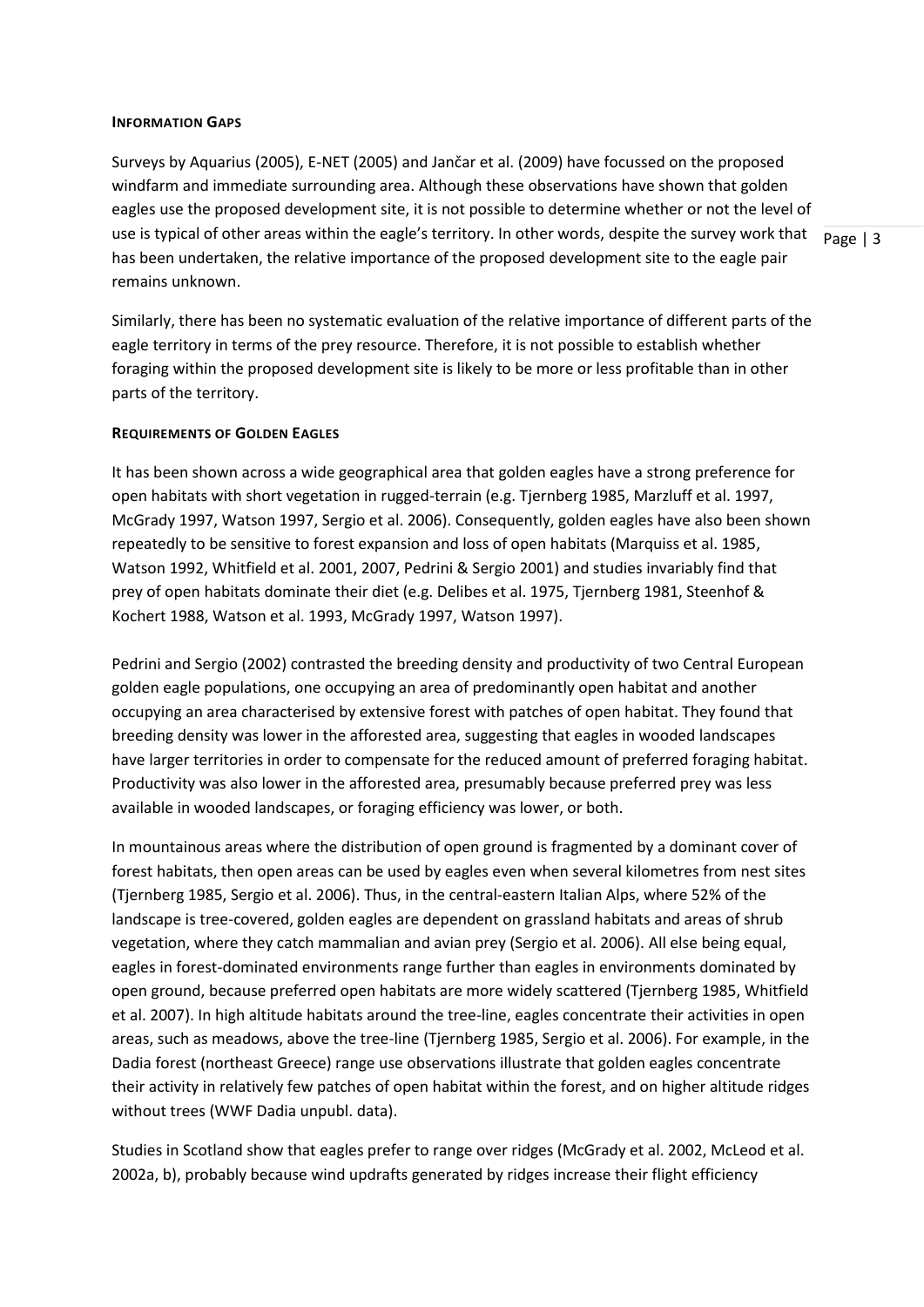(McLeod et al. 2002b, Fielding et al. 2003). Complimentary supporting evidence for this finding has been forthcoming from as far afield as USA (Erickson et al. 1999) and the Italian Alps (Sergio et al. 2006) and probably explains why golden eagles have widespread preference for rugged terrain.

Globally, golden eagles prey predominantly on medium-sized mammals and medium-sized birds, with larger animals taken mainly as carrion (McGrady 1997, Watson 1997). In Europe, lagomorphs (hares and rabbits) and gamebirds (pheasants, partridges and grouse, *Phasianidae* and *Tetraonidae*) usually predominate as prey. In the north, gamebird prey are typically grouse (*Lagopus* and *Tetrao* spp.) and in the south they are partridges (*Alectoris* spp.) (McGrady 1997, Watson 1997), including rock partridge *A.graeca* (Pedrini & Sergio 2001).

Page | 4

#### **IMPORTANCE OF THE PROPOSED DEVELOPMENT SITE TO GOLDEN EAGLES**

As noted above (see Information Gaps), there is insufficient information available to establish the relative importance of the proposed development site, in terms of the prey resource and use by eagles. However, in the absence of this necessary information, there are several good reasons for believing that the site is likely to provide critical foraging resources for the resident eagle pair, as follows:

- 1. The proposed development site is located on a ridge that supports some of the highest altitude meadows in the area. As noted above, this type of open habitat is strongly preferred by foraging golden eagles and populations in many areas, including the Italian Alps, are dependent on the prey present within it. Thus, it would be expected that the proposed development site is visited regularly by foraging eagles. This expectation is consistent with the conclusions presented in the ES (Aquarius 2005); and with data presented by Jančar et al. (2009; refer to Fig 13).
- 2. Resident golden eagles are central place foragers (i.e. they initiate and terminate hunting trips at a defined location, such as a nest or roost site) and during the breeding period use areas close to their nests more than other parts of their territory. In years when the eagles nest close-by (e.g. within 220 m), the development site clearly constitutes the nearest area of preferred foraging habitat. Moreover, the development site is located within what is probably the largest area of preferred foraging habitat within the Volovja reber eagle territory. Therefore, in the absence of any contradictory evidence, it seems reasonable to suppose that the proposed development site is likely to be used more than any other part of the eagles' territory.
- 3. The distribution of preferred open-ground foraging habitat in the eagles' territory is highly fragmented. So whilst it would be expected that foraging activity declines with distance from the nest, the scarcity of suitable habitat means that eagles are likely to exploit open ground relatively far from the nest in preference to forest habitat relatively close (refer to Tjernberg 1985, Sergio et al. 2006). This suggests that even in years when eagles nest further away (e.g. 2 km or more), use of the proposed development site is likely to be high relative to many other parts of the territory.
- 4. The area of open-ground foraging has apparently contracted in recent times, as shrubs and other vegetation encroach (Aquarius 2005). This suggests that the value of the Volovja reber ridge and other remaining open-ground areas to eagles is greater now than previously.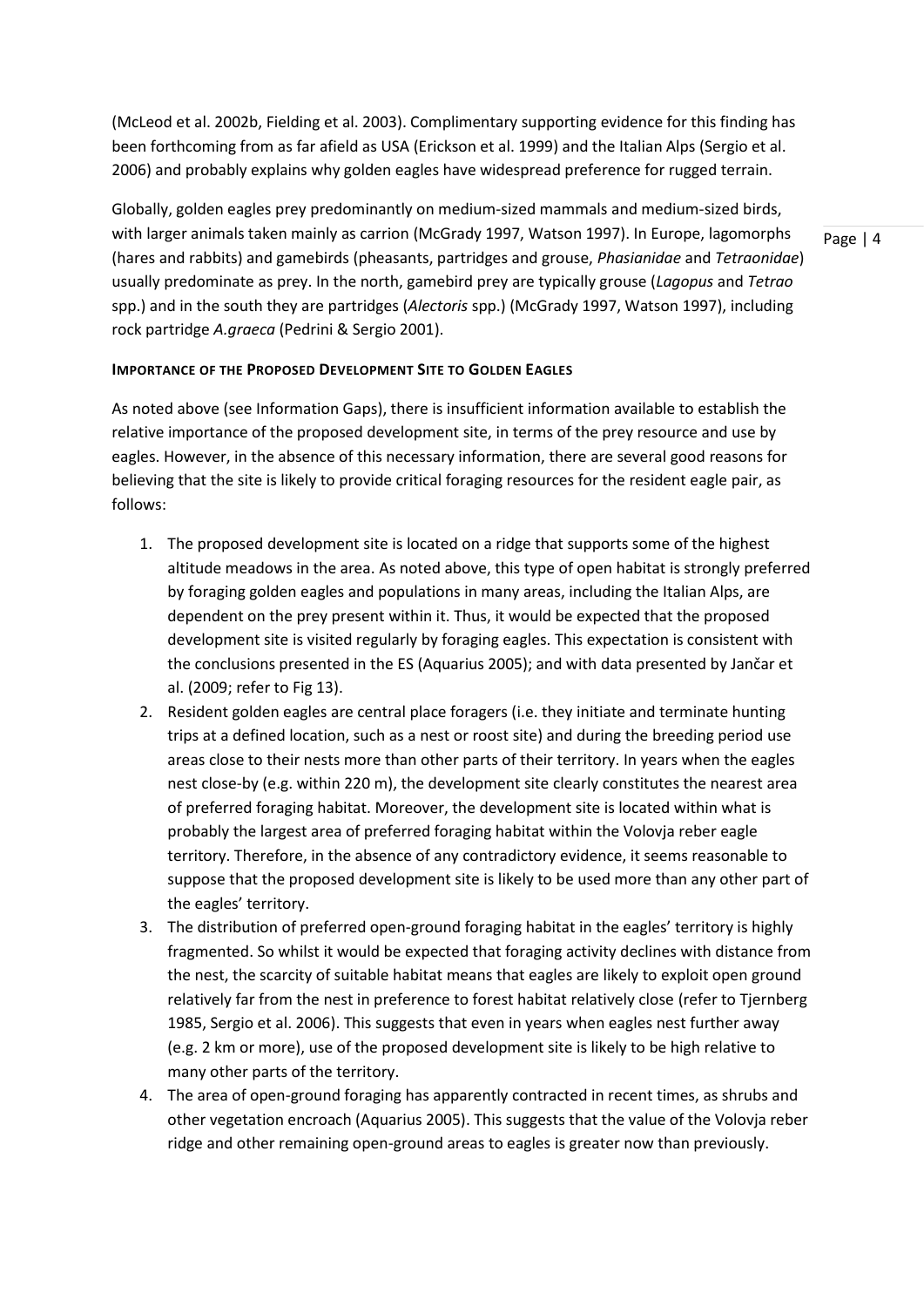- 5. In addition to supporting important foraging habitat, which has an otherwise restricted distribution within the potential foraging range of the eagles, the proposed development site is characterised by a ridgeline and steeply sloping ground, landscape features shown to be used preferentially by eagles (McGrady et al. 2002, McLeod et al. 2002a, b), presumably because updrafts confer increased flight efficiency (McLeod et al. 2002b, Fielding et al. 2003).
- 6. Finally, there is evidence to suggest that the slopes immediately below the proposed development support a population of rock partridge, a potentially important prey species (see Requirements of Golden Eagles, above). Thus, a survey in Nov 2007 located at least four rock partridge and coincidentally recorded a high level of associated eagle activity (Mihelič 2007, Jančar et al. 2009). These observations occurred in the early morning, suggesting that such activity, even if regular, was unlikely to have been detected by the VP watches undertaken by Aquarius and Jančar et al. If a potential prey species is abundant, it is invariably well-represented in golden eagle diet (Seguin et al. 2001, Whitfield et al. 2009). Therefore, in the present case, it is safe to conclude that if there is an area of open ground within the range of golden eagles where partridges occur, then this area will be favoured hunting ground.

#### **PREDICTED CHANGES IN THE ABSENCE OF DEVELOPMENT**

As noted above, the extent of open ground available to eagles is apparently diminishing (Aquarius 2005). Therefore, it is likely that the remaining open ground, especially larger areas such as the proposed development site, will assume greater importance to eagles over the short to medium terms (i.e. 5-20 years). One effect of this process is that golden eagles and some other qualifying species supported by the adjacent SPA may become increasingly dependent on the development site.

#### **LIKELY EFFECTS OF THE PROPOSED DEVELOPMENT**

#### **Land take**

The percentage of open ground lost directly to the proposed windfarm infrastructure (turbine bases, access tracks, buildings, etc) is very small in relation to the overall area available. Therefore it is reasonable to conclude that the direct land take would have little or no material effect on golden eagle foraging efficiency. No potential nest sites would be lost to the windfarm infrastructure. In view of the above, it is likely that the effects of land take on golden eagles would be negligible.

#### **Displacement**

Madders & Whitfield (2006) cite golden eagles as having high sensitivity to displacement by windfarms, with range use changing in a pair of resident Scottish eagles after a wind farm was constructed within the territory, although definitive conclusions were confounded by simultaneous habitat management in the territory (Walker et al. 2005). Similarly, Britten (2001) described complete abandonment of an eagle territory in Arizona when a road was built within 250 m of an eagle nest; there was no subsequent re-occupation of this site.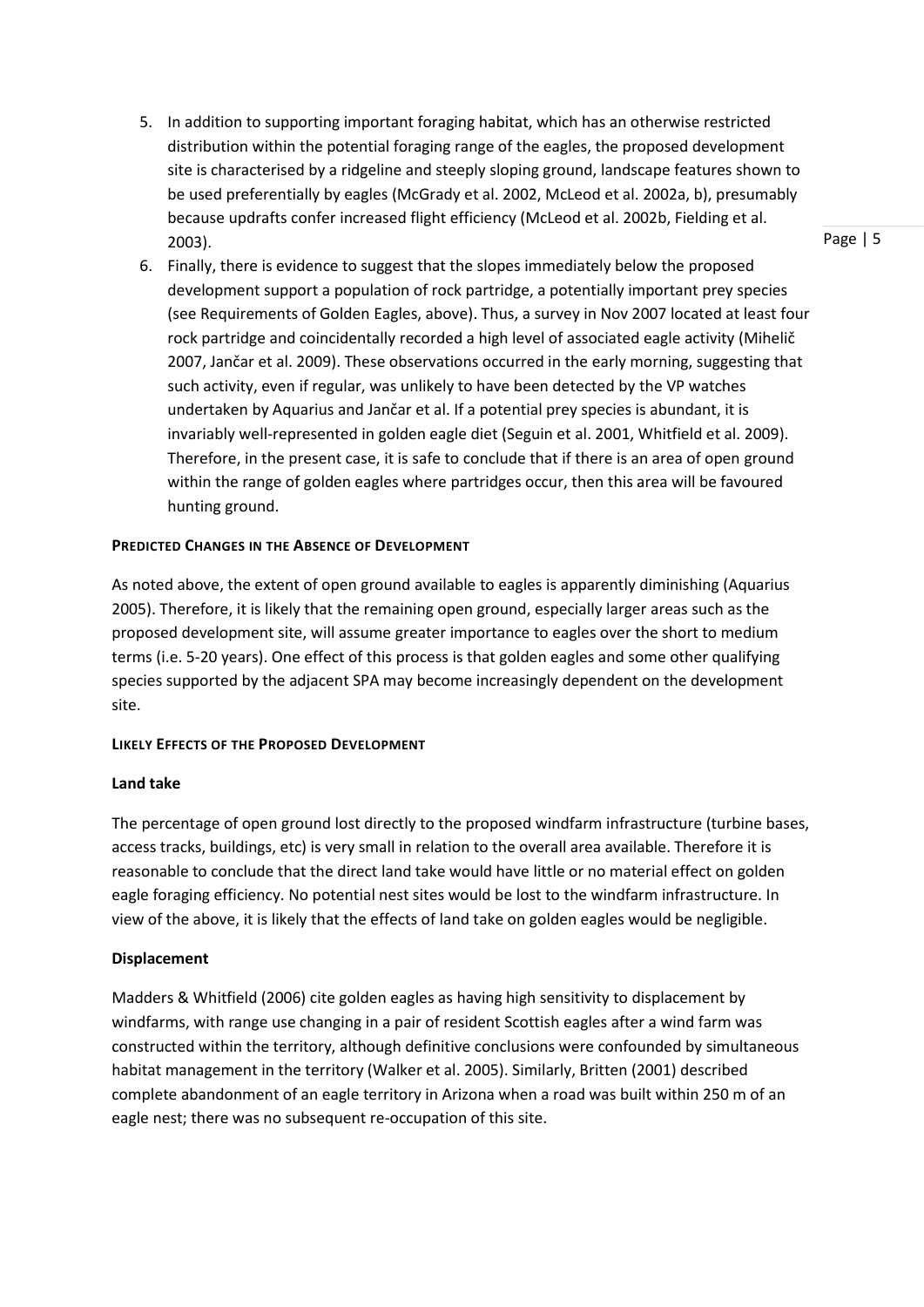#### *Construction Disturbance*

clearly have a large adverse effect on birds using the closest known nest site, located 220 m from the  $\vert$  p<sub>age</sub> | 6 Noise and visual disturbance due to construction works have the potential to disrupt golden eagle nesting routines or displace breeding birds into less suitable habitat. The strength of this effect would depend on the eagles' nest location at the time of construction. Thus, the development would nearest proposed turbine. Conversely, the behaviour of eagles occupying one of the more distant nest sites is unlikely to be materially affected. Given that (1) construction disturbance would be temporary, lasting one breeding season at most, and (2) there are several alternative nesting locations within the eagles' territory, it seems reasonable to assume that if (as seems highly likely) eagles were constrained to nest further from the development site during the construction phase then the magnitude of any effects would be both short-term and low. On the other hand, if construction works commenced after the eagles had elected to nest at a location close to the development site then construction works could potentially jeopardise breeding success, to the extent that the attempt is likely to be abandoned in that year. Moreover, disturbance in the prelaying period can cause pairs to switch to a different nest site (D. Walker, cited in Ruddock & Whitfield 2007), and this can cause eagles to nest in less suitable locations. These potential shortterm adverse effects could be avoided by scheduling construction works within the vicinity of active eagle nests to occur outside the breeding period, as proposed by Aquarius (2005).<sup>1</sup>

#### *Operational Disturbance*

 $\overline{a}$ 

Disturbance due to the operation of the proposed development would potentially affect golden eagles in two ways:

- 1. Based on a review of disturbance distances in golden eagles and other scarce birds (Ruddock & Whitfield 2007) it seems reasonable to assume that eagles are highly unlikely to nest within the immediate vicinity (i.e. 500 m or so) of the proposed wind turbines. Thus, eagles would no longer use the identified nest that is closest to the development site, or similar locations in the vicinity. This would constrain eagles from nesting close to the largest area of preferred habitat within their territory (refer to Jančar et al. 2009: Fig. 19). The nearest known alternative nests are located 2 km from this habitat and it seems reasonable to suppose that the birds would pay an energetic price for nesting this far away. For example, the alternative nest referred to above is situated in an area with very little open ground foraging; eagles nesting at this location must therefore hunt in locations further away (including, and perhaps predominantly, at Volovja reber). Thus, on average, and in the absence of evidence to contrary, we would expect eagles nesting further away from the development site to have lower productivity. It follows that the development could therefore have an adverse effect on the viability of the eagle territory.
- 2. Evidence from operational windfarms elsewhere in Europe (e.g. Walker et al 2005) suggests that territorial golden eagles are displaced from an area extending to at least 500 m around the turbines. At Volovja reber this would result in the loss of a substantive amount of the

 $1$  Note, however, that the recommendation made in Aquarius (2005) avoids disturbance during the period 01 April to 31 July only. The duration of this period is inadequate, since eagles may initiate breeding in late March and dependent young may be present until the end of August.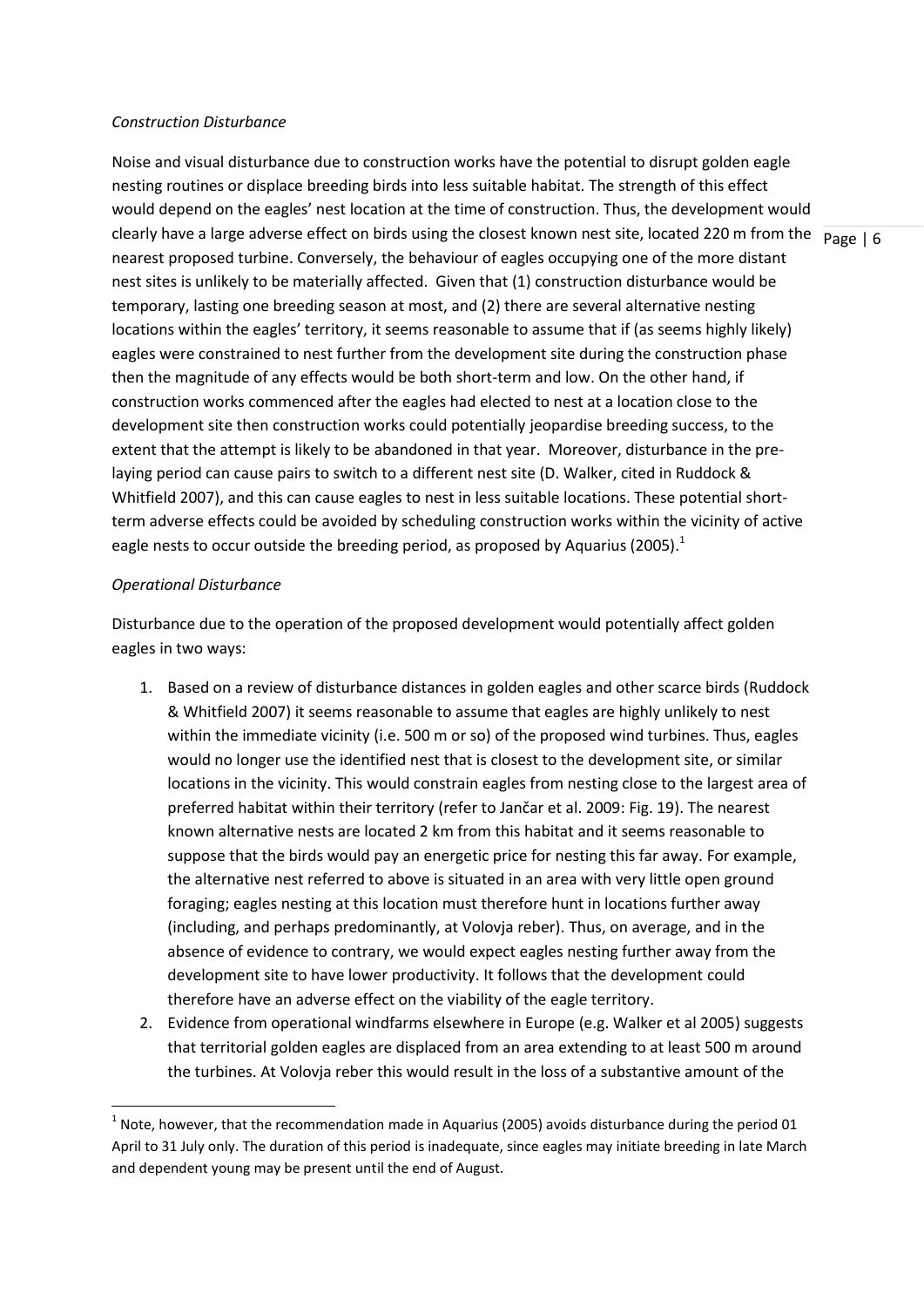preferred open ground foraging available, locally and within the territory as a whole. As noted under Information Gaps (see above), the relative importance of the proposed development site to the territorial eagle pair has not yet been established, making it difficult to evaluate the magnitude of the likely displacement of foraging birds. However, studies elsewhere point strongly to the likelihood that the area from which the birds would be displaced is likely to be of very high, if not critical, value to eagles (see Importance of Proposed Development Site to Golden Eagles, above).

The potential effects described above are synergistic. In other words, the anticipated displacement from foraging habitat within the proposed development site will encourage eagles to nest further away from the windfarm, closer to alternative areas that might provide (albeit limited) foraging opportunities. Similarly, displacement from nests close to the proposed development will encourage eagles to forage further away from the windfarm. It is relevant to note here that, within the potential area used by the eagle pair, although there is no reason to suppose that the availability of suitable nest locations is limiting, suitable open ground foraging is quite evidently scarce and this may make it difficult for the eagles to productively occupy alternate areas over a long period. Ultimately, the combined effects of nesting and foraging displacement will ensure that the eagles are constrained to occupy and exploit only a part of their current territory; or in the event that foraging displacement is less than 100%, incur higher energetic costs in order to continue to access a valuable part of their territory. In each case there would be an unknown, but probably substantial, effect on the eagles' foraging efficiency. This would intensify the existing adverse effects on foraging efficiency that are occurring as a result of shrinkage of open ground foraging due to vegetation encroachment (Aquarius 2005). The main consequences of this reduced efficiency would be to lower the eagles' food intake and/or fitness, meaning that the female eagle would be in poorer condition (therefore less likely to lay eggs) and both birds would be less able to provision their chicks (therefore any breeding that is attempted is less likely to have a successful outcome).

The suitability of the habitat and prey resource within alternative areas of foraging, relative to that from which eagles had been displaced, is currently unknown. *Thus, it is not possible to determine the magnitude of operational displacement effects with any reasonable degree of confidence.*

#### **Collision**

In the event that the displacement of golden eagles due to windfarm operation is less than 100% then golden eagles are clearly at risk of colliding with the proposed turbines. Golden eagles are known to collide with wind turbines elsewhere in the world, notably in the USA where several studies have attempted to investigate the scale and causes of mortality, e.g. at Altamont Pass Wind Resource Area (WRA)(Thelander et al. 2003, Smallwood & Thelander 2004, 2008), Tehachapi Pass WRA (Anderson et al. 2004, Erickson et al. 2002), San Gorgonio WRA (Anderson et al. 2005, Erickson et al. 2002) and Foote Creek Rim (Johnson et al. 2000, Erickson et al. 2002, Young et al. 2003a, b).

Several studies and reviews have concluded that raptors appear to be more vulnerable to collision with rotating turbine blades than many other bird groups (e.g. Erickson et al. 2002, Young et al. 2003b). Consistent with this, Whitfield (2009) found that golden eagles' ability to avoid collisions with turbine rotors was similar to that of other raptor species (Whitfield & Madders 2006a, b) but lower than estimates for geese (Fernley et al. 2007) and waders (shorebirds) (Whitfield 2007).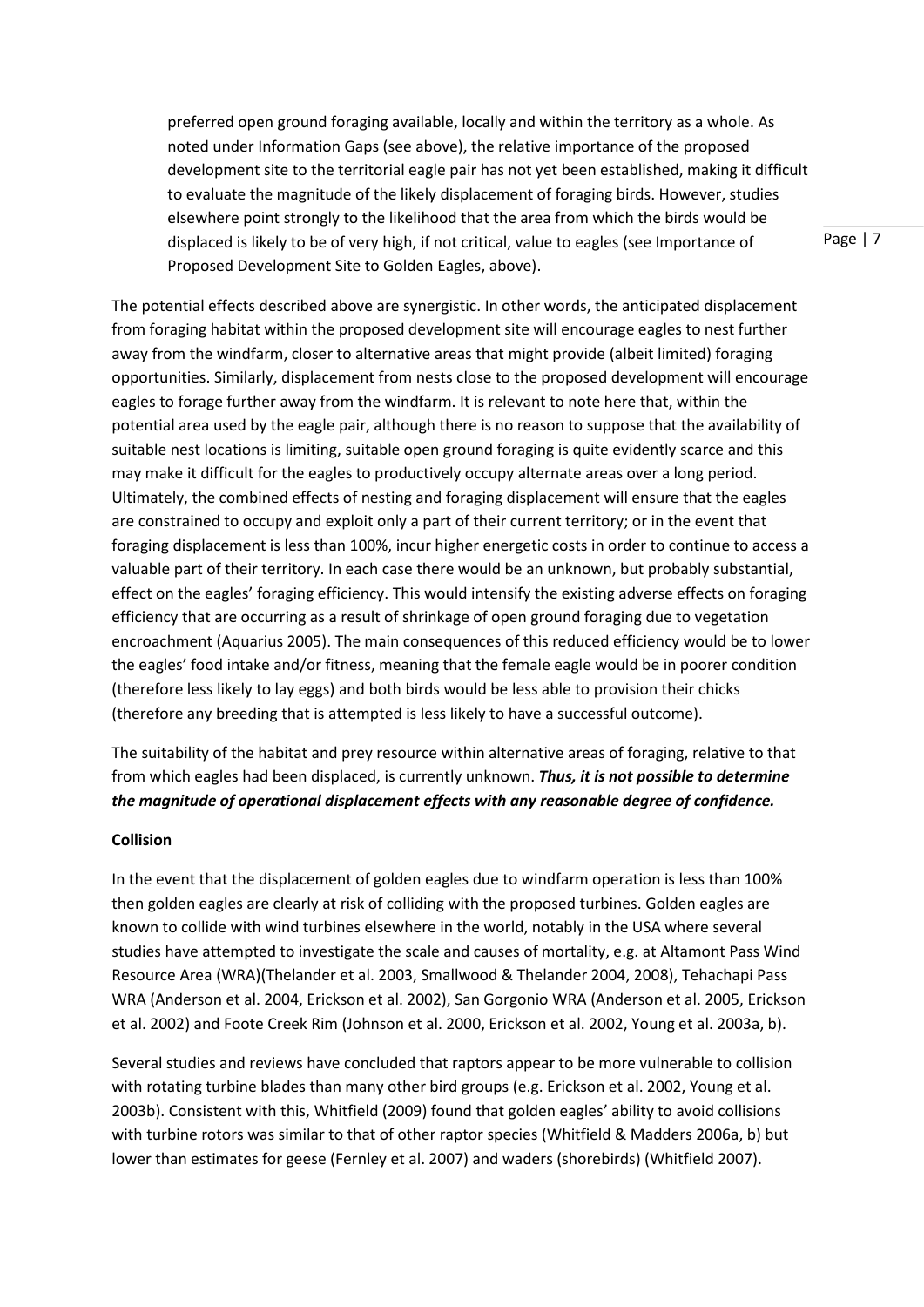However, there is evidently much variation in risk between windfarms, presumably as a result of differences in eagle abundance, flight behaviour and the technical specification of turbines.

Page | 8 restricted habitat that is used preferentially by eagles. Second, the turbines would be located along a There are several good reasons for believing that eagles would be particularly vulnerable to collision at Volovja reber. Firstly, as noted previously, the proposed development is located within a landscape feature (a ridgeline) known to attract flying eagles. This attraction is likely to be greatest at times when there are strong updrafts, i.e. windy conditions in which the turbines would be operational. Third, in the event that eagles use the nearest available nest, the proposed windfarm would be located in the area that newly fledged eagles, vulnerable to the effects of wind, are likely to practice their flight skills. This expectation was confirmed by observations in 2007 (refer to Jančar et al.2009: Fig 13).

Collision risk is assumed to be proportional to the amount of flight activity at turbine rotor height. Although there is a large discrepancy in the levels of activity recorded by the developer and Jančar et al., both sources indicate that activity levels are currently high. This is consistent with the expectation that the proposed development site provides critical resources, and is located close to nesting sites in some years.

Quantitative assessment of golden eagle collision risk demands empirical data on flight activity per unit area and time. These data can only be generated from time-budget data gathered during systematic surveys covering the entire turbine array over the calendar year. In other words, to construct a collision risk model one must first be able to reliably estimate how many seconds per year eagles spend flying within the volume of air swept by the turbine rotors. No information is presented in the ES to suggest that such surveys have been undertaken as part of the baseline assessment. Jančar et al. has undertaken some detailed surveys, including time-budget observations in 2007. However, even the 2007 data suffer from numerous and potentially serious spatial and temporal biases. *Therefore, based on the information currently available, it is not possible to undertake a meaningful evaluation of collision likelihood.* 

A simplistic collision risk assessment is presented in the ES (Aquarius 2005), based on a Threat Index (TI) calculated from data for the Altamont Pass WRA. However, neither the TI nor the subsequent estimation of eagle mortality at Volovja reber that employs the TI use metrics based on flight activity. Rather, the TI is based on the proportion of a sample of eagles that were killed at Altamont (regardless of their level of exposure to risk), whilst the Volovja reber estimate uses the frequency of occurrence within the risk area (as estimated from a small sample of data that may or may not have been representative). This method of collision assessment is fundamentally flawed and therefore the results are unhelpful in determining the likely magnitude of risk.

The absence of a reliable method to estimate collision mortality, for the reasons explained above, means that it is not possible to determine the effects of the development on the local, regional or national eagle populations. This would in any case require information on the survival and productivity of the affected populations, and this information has apparently not yet been collated. Thus, uncertainties relating to the additional mortality that would result from the proposed windfarm are compounded by uncertainties relating to the consequences of any additional mortality at a population scale. This is particularly worrying given the small size of the Slovenian golden eagle population and the apparent absence of information on its growth trajectory. In these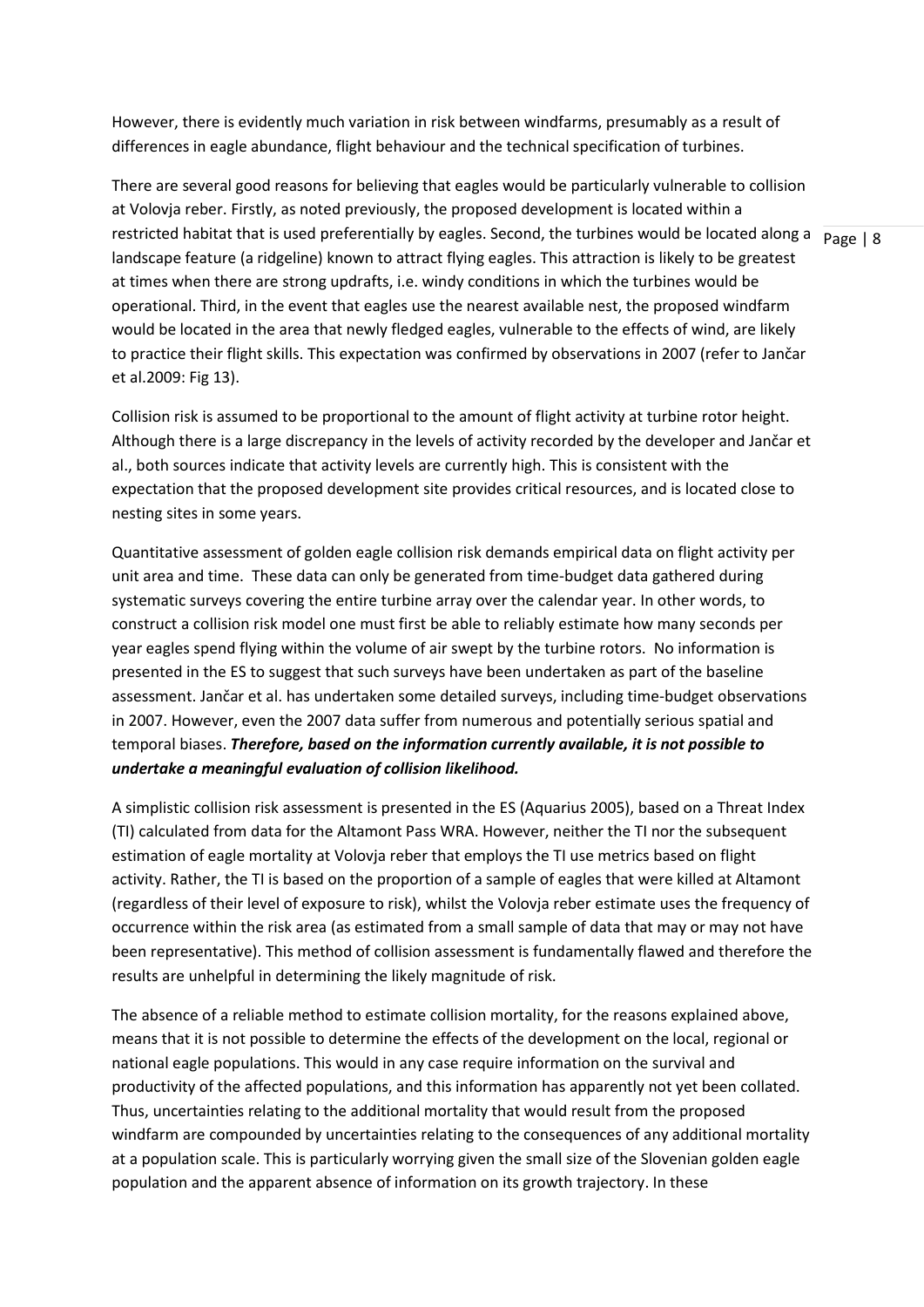circumstances, it is plausible that a reduction of just a few percentage points in adult survival rate would be sufficient to switch the Slovenian eagle population from a situation of stability to one where the population was headed towards extinction.

Finally, it should be noted that collision mortality has the potential to reduce the survival rates not only of resident adult birds, but also any wandering sub-adults that may enter the territory (a situation more likely to occur if the territory is temporarily occupied by only a single bird, e.g. as a result of collision). Furthermore, loss of a breeding bird is likely to have negative implications for productivity, exacerbating the population effects.

Page | 9

#### **PROPOSED MITIGATION / ENHANCEMENT**

Given that the magnitude of the two main potential adverse effects (displacement and collision) cannot be established reliably using the data that are available currently (other than to say that both effects are almost certainly substantial), it follows that the ameliorating effects of any mitigation measures cannot be judged. Therefore the proposal set out in the ES (Aquarius 2005) to manage an area of grassland on the southern slopes of the Volovja reber and prevent encroachment by shrubs and other vegetation is premature. Moreover, other information would also be necessary before the benefits of such a scheme could be evaluated. For example, it would be necessary to quantify its current value to the eagles, estimate how this is likely to change in the absence of management, and predict what effect the management would have on the prey resource. Finally, thought would need to be given to how the managed area might modify eagle flight patterns – specifically, whether it is likely to encourage birds to fly over windfarm (and therefore further elevate the risk of collision).

#### **CONCLUSIONS**

The ES does not adequately evaluate the magnitude of the likely effects on golden eagles. Ultimately, this is because the data necessary for such an evaluation have not been collected, namely (1) an evaluation of the importance of the development site in relation to the eagle territory as a whole, and (2) quantification of the amount of time that eagles spend flying within the airspace swept by the proposed turbine rotors.

As noted above, further studies are required before the magnitude of the likely effects can be adequately assessed. Until such time, and in the absence of any evidence to the contrary, a rational and precautionary assessment must inevitably conclude:

- 1. Displacement due to the Development would have a material effect on the capacity of the area to support breeding eagles. The anticipated strength of this effect is potentially sufficient to prevent successful breeding and may cause the territory to be abandoned. This would result in a long-term loss of at least 3% in the productivity / size of the national breeding population. By any reasonable measure this would be considered an effect of high magnitude.
- 2. In the event that substantial displacement did not occur, there would be a high risk of mortality due to collision with turbine rotors. This would result in a long-term reduction in the ability of the Volovja reber territory to support breeding birds, and a material reduction in the productivity and survival of the national population.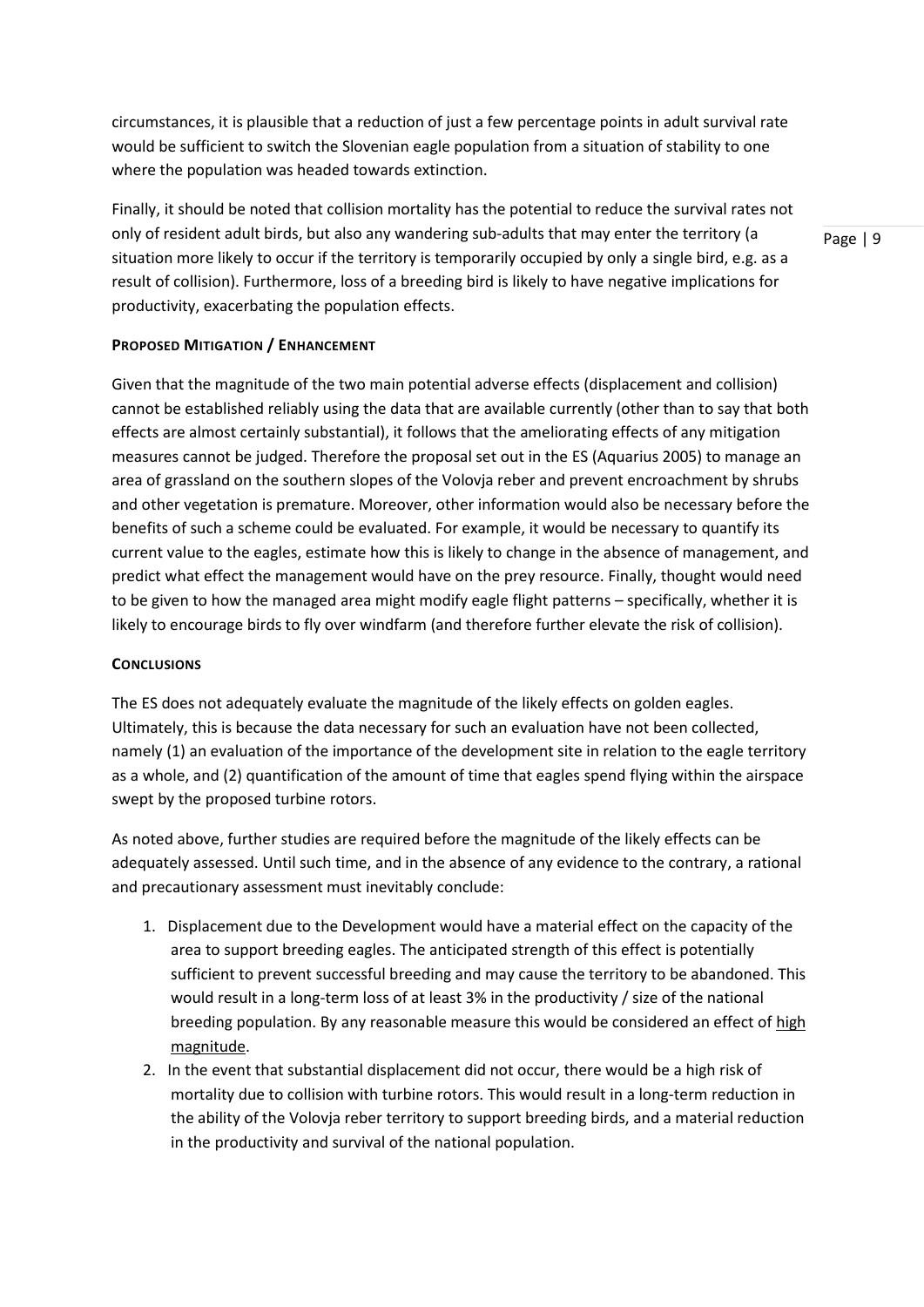The displacement and collision effects summarised above are not mutually exclusive, although clearly eagles cannot be vulnerable to both effects simultaneously. The predicted effects are likely to be long-term, and possibly permanent and irreversible (since if the national population is sent into decline then it is unlikely there would be surplus birds available to re-colonise Volovja reber after the windfarm is removed). In summary, the proposed development is likely to have a significant adverse effect on the regional and, potentially, national golden eagle population. The effect would also have significant adverse impact on the conservation objectives (and therefore integrity) of the nearby Snežnik-Pivka SPA.

Page | 10

#### **REFERENCES**

- Anderson, R., Neumann, N., Tom, J., Erickson, W., Strickland, M., Bourassa, M., Bay, K. & Sernka, K. 2004. *Avian Monitoring and Risk Assessment at Tehachapi Pass Wind Resource Area*. National Renewable Energy Laboratory, Golden, Colorado.[Available fro[m www.nrel.gov\]](http://www.nrel.gov/)
- Anderson, R., Tom, J., Neumann, N., Erickson, W., Strickland, M., Bourassa, M., Bay, K. & Sernka, K. 2005. *Avian Monitoring and Risk Assessment at San Gorgonio Wind Resource Area*. National Renewable Energy Laboratory, Golden, Colorado. [Available from [www.nrel.gov\]](http://www.nrel.gov/)
- Aquarius 2005 *Environmental Statement for wind farm and 110 kV power line at the area of Volovja reber near Ilirska Bistrica*. June 2005.
- Band, W., Madders, M. and Whitfield, D.P., 2007. "Developing field and analytical methods to assess avian collision risk at wind farms". In: de Lucas, M, Janss, G. & Ferrer, M. (eds). *Birds and Wind Power*. Lynx Edicions, Barcelona.
- BirdLife (2004): *Birds in Europe: Population estimates, trends and conservation status*. BirdLife International, Cambridge, UK. BirdLife Conservation Series No. 12.
- Britten, M. 2001. *Human impacts on golden eagles in northeastern Arizona. Crossing boundaries in park management, proceedings of the 11th conference on research and resource management in parks and on public lands*. Edited by D. Harmon. Hancock, Michigan, the George Wright Society.
- Delibes M., Calderon, J. & Hiraldo, F. 1975. Seleccion de presa y alimentacion en España del Aguila real *(Aquila chrysaetos). Ardeola*, **21**, 285-303.
- E-NET 2005. *Environmental Statement for wind farm and 110 kV power line at the area of Volovja reber near Ilirska Bistrica*. June 2005.
- Erickson, W.P., Johnson, G.D., Strickland, M.D., Kronner, K., Becker, P.S. & Orloff, S. 1999. Baseline avian use and behavior at the CARES wind plant site, Klickitat County, Washington. Final report. National Renewable Energy Laboratory, Golden, Colorado. NREL/SR-500-26902.
- Erickson, W., Johnson, G., Young, D., Strickland, D., Good, R., Bourassa, M., Bay, K. & Sernka, K. 2002. *Synthesis and comparison of baseline avian and bat use, raptor nesting and mortality information from proposed and existing wind developments*. Final report by WEST Inc. prepared for Bonneville Power Administration, Portland, Oregon. WEST Inc., Cheyenne, Wyoming, USA. [Available fro[m www.west-inc.com/wind\\_reports.php\]](http://www.west-inc.com/wind_reports.php)
- Fernley, J., Lowther, S. & Whitfield, D.P. 2007. *A Review of Goose Collisions at Operating Wind Farms and Estimation of the Goose Avoidance Rate*. Unpublished Report, West Coast Energy Developments Ltd, Mold. [Available from [www.johnfernley.350.com\]](http://www.johnfernley.350.com/)
- Fielding, A., Whitfield, D.P., McLeod, D.R.A., McGrady, M.J. & Haworth, P.F. 2003. Modelling the impact of land use change on Golden Eagles (*Aquila chrysaetos*). In Thompson, D.B.A.,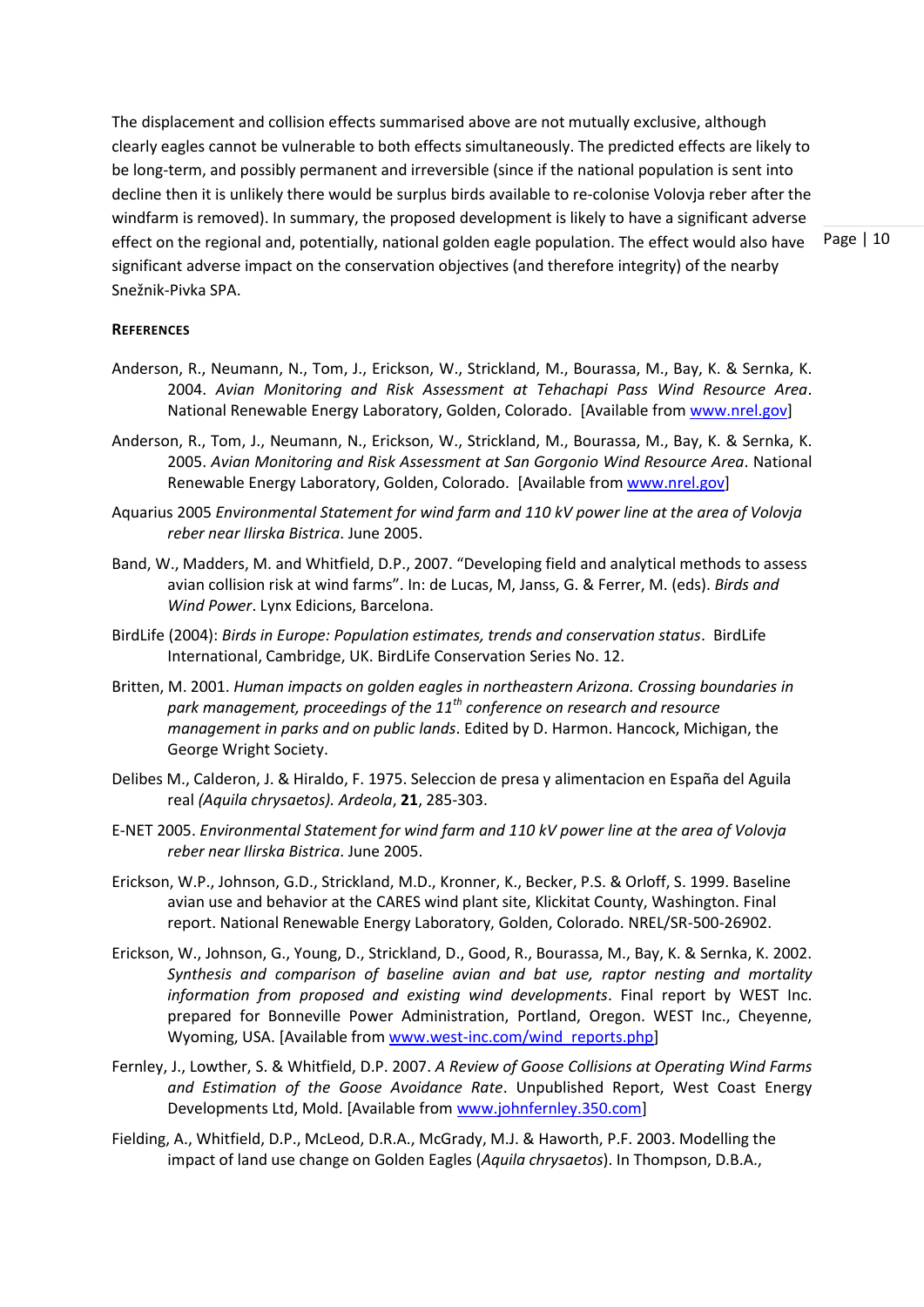Redpath, S.M., Fielding, A.H., Marquiss, M. & Galbraith, C.A. (eds) *Birds of Prey in a Changing Environment*: 323-340. The Stationery Office, Edinburgh.

- Geister, I. 1995. *Ornitološki atlas Slovenije* [Ornithological atlas of breeding birds of Slovenia]. DZS, Ljubljana.
- Jančar, T., Mihelič, T., Rubinić, B. & Kmecl, P. 2009. Report on Golden Eagle for the Environmental impact assessment of Volovja reber wind farm. DOPPS Feb 2009.

- Johnson, G.D., Young, D.P., Erickson, W.P., Clayton E. Derby, C.E., M. Dale Strickland, M.D. & Good, R.E. 2000a. Wildlife monitoring studies SeaWest windpower project, Carbon County, Wyoming 1995-1999. Final report by WEST Inc. prepared for SeaWest Energy Corporation, San Diego, California & Bureau of Land Management, Rawlins District Office, Rawlins, Wyoming. [Available from [www.west-inc.com/wind\\_reports.php\]](http://www.west-inc.com/wind_reports.php)
- Madders, M. & Walker, D. 2002.Golden eagles in a multiple land-use environment: A case study in conflict management. *J. Raptor Research* 36(1 Supp):55-61.
- Madders, M & Whitfield, D.P. 2006. Upland raptors and the assessment of wind farm impacts. *Ibis*, **148**, 43–56.
- Marquiss, M., Ratcliffe, D.A. & Roxburgh, R. 1985. The numbers, breeding success and diet of Golden Eagles in southern Scotland in relation to changes in land use. *Biological Conservation*, **33**, 1- 17.
- Marzluff, J, M., Knick, S.T., Vekast, M.S., Scheuck, L.S., & Zarriello, T. J. 1997. Spatial use and habitat selection of Golden Eagles in southwest Idaho. *Auk*, **114**, 673-687.
- McGrady, M.J. 1997. *Aquila chrysaetos* Golden Eagle. *Birds of the Western Palearctic Update*, **1**, 99- 114.
- McGrady, M.J., Grant, J.R., Bainbridge, I.P. & McLeod, D.R.A. 2002. A model of golden eagle (*Aquila chrysaetos*) ranging behavior. *Journal of Raptor Research*, **36** (1 Supplement), 62-69.
- McLeod, D.R.A., Whitfield, D.P. & McGrady, M.J. 2002a. Improving prediction of golden eagle (*Aquila chrysaetos*) ranging in western Scotland, using GIS and terrain modelling. *Journal of Raptor Research*, **36** (1 Supplement), 70-77.
- McLeod, D.R.A., Whitfield, D.P., Fielding, A.H., Haworth, P.F. & McGrady, M.J. 2002b. Predicting home range use by golden eagles *Aquila chrysaetos* in western Scotland. *Avian Science*, **2**, 183-198.
- Mihelič, T. 2007. New data on the occurrence of Rock Partridge *Alectoris graeca* on Volovja reber (SW Slovenia). *Acrocephalus*, **28** (134): 124-125.
- Pedrini, P. & Sergio, F. 2001. Golden Eagle *Aquila chrysaetos* density and productivity in relation to land abandonment and forest expansion in the Alps. *Bird Study*, **48**, 194-199.
- Pedrini, P., Sergio, F., 2002. Regional conservation priorities for a large predator: golden eagles (*Aquila chrysaetos*) in the Alpine range. *Biol. Conserv.* 103, 163–172.
- Ruddock, M. & Whitfield, D.P. 2007. *A review of disturbance distances in selected bird species*. Report from Natural Research (Projects) Ltd to Scottish Natural Heritage.
- Seguin J-F., Thibault, J-C., Torre, J., Bayle, P. & Vigne, J-D. 2001. The diet of young Golden Eagles *Aquila chrysaetos* in Corsica: foraging in a man-made mammal fauna. *Ardea*, **89**, 527-535.
- Sergio, F., Pedrini, P., Rizzolli, F. & Marchesi, L. 2006. Adaptive range selection by golden eagles in a changing landscape: a multiple modelling approach. *Biological Conservation*, **133**, 32-41.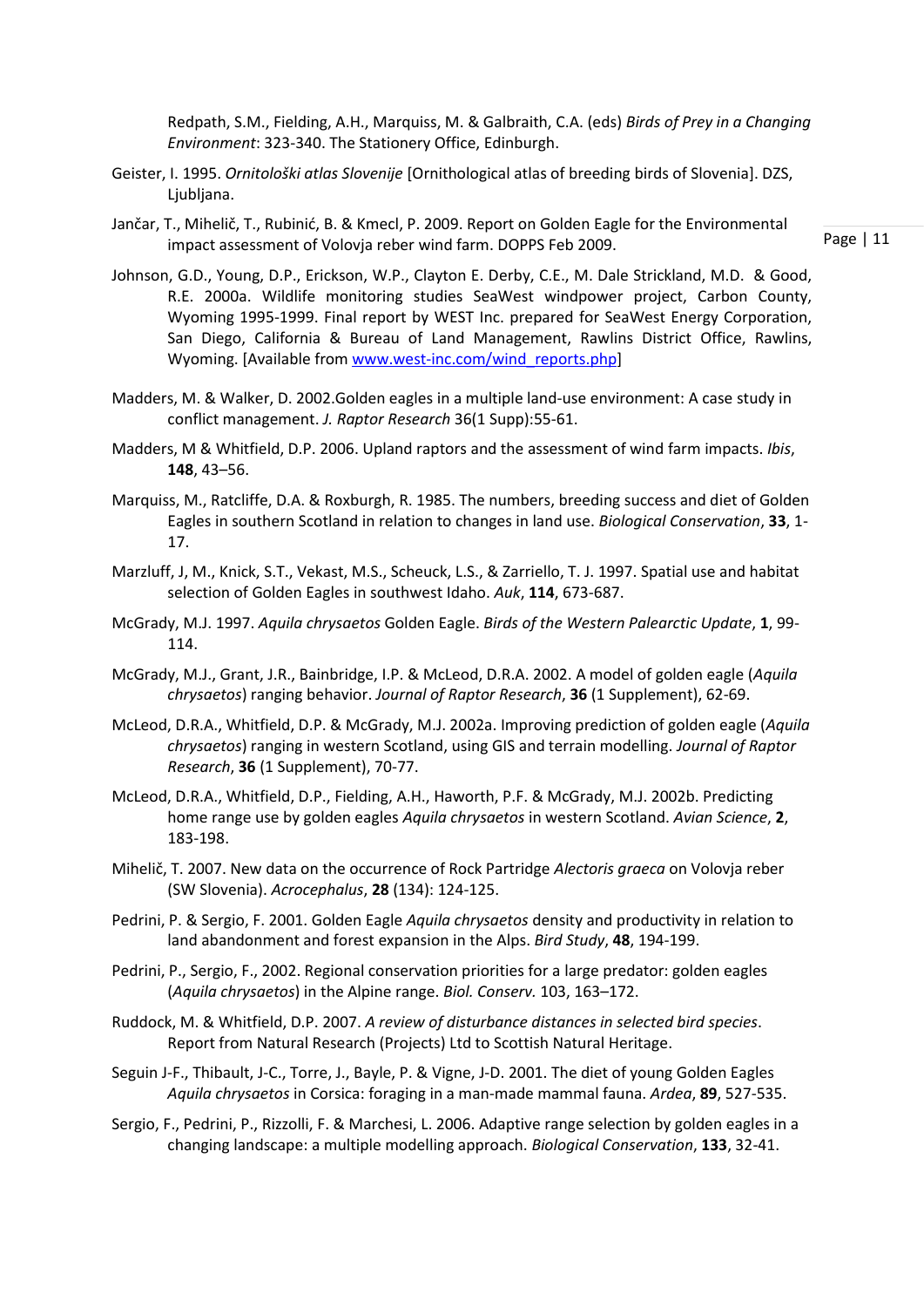- Scottish Natural Heritage 2005. *Survey methods for use in assessing the impacts of onshore wind farms on bird communities*: November 2005.
- Steenhof, K. & Kochert, M.N. 1988. Dietary responses of three raptor species to changing prey densities in a natural environment. *Journal of Animal Ecology*, **57**, 37-48.
- Pass Wind Resource Area. Period of Performance: March 1998 December 2000. National Page | 12 Thelander, C. G., Smallwood, K.S. & Rugge, L. 2003. *Bird risk behaviors and fatalities at the Altamont*  Renewable Energy Laboratory, Colorado. [Available from [www.nrel.gov/publications\]](http://www.nrel.gov/publications)
- Smallwood, K.S. & Thelander, C.G. 2004. *Developing methods to reduce bird mortality in the Altamont Pass Wind Resource Area*. Final Report by BioResource Consultants to the California Energy Commission, Public Interest Energy Research-Environmental Area, Contract No. 500-01-019. [Available from [www.energy.ca.gov/pier/final\\_project\\_reports/500-04-](http://www.energy.ca.gov/pier/final_project_reports/500-04-052.html) [052.html\]](http://www.energy.ca.gov/pier/final_project_reports/500-04-052.html)
- Smallwood, K.S. & Thelander, C. 2008. Bird mortality in the Altamont Pass Wind Resource Area, California. *Journal of Wildlife Management* 75, 215-223.
- Tjernberg, M. 1981. Diet of the Golden Eagle *Aquila chrysaetos* during the breeding season in Sweden. *Holarctic Ecol*ogy, **4**, 12-19.
- Tjernberg, M. 1985. Spacing of Golden Eagle *Aquila chrysaetos* nests in relation to nest site and food availability. *Ibis*, **127**, 250-255.
- Walker, D., McGrady, M., McCluskie, A., Madders, M. & McLeod, D.R.A. (2005). Resident Golden eagle ranging behaviour before and after construction of a windfarm in Argyll. *Scottish Birds*, **25**, 24-40.
- Watson, J. 1992. Golden Eagle *Aquila chrysaetos* breeding success and afforestation in Argyll. *Bird Study*, **39**, 203-206.
- Watson, J. 1997. *The Golden Eagle*. London: Poyser.
- Watson, J., Leitch, A.F. & Rae, S.R. 1993. The diet of Golden Eagles *Aquila chrysaetos* in Scotland. *Ibis*, 135, 387-393.
- Whitfield, D.P. 2009 *Collision Avoidance of Golden Eagles at Wind Farms under the 'Band' Collision Risk Model*. Report to Scottish Natural Heritage by Natural Research Ltd, Banchory, UK.
- Whitfield, D.P. 2007. *The effects of wind farms on shorebirds (waders: Charadrii), especially with regard to wintering golden plovers*. Report from Natural Research to Your Energy. Natural Research Ltd, Banchory.
- Whitfield, D.P., McLeod, D.R.A., Fielding, A.H., Broad, R.A., Evans, R.J., & Haworth, P.F. 2001. The effect of forestry on golden eagles on the island of Mull, western Scotland. *Journal of Applied Ecology*, **38**, 1208–1220.
- Whitfield, D.P. & Madders, M. 2006a. A review of the impacts of wind farms on hen harriers *Circus cyaneus* and an estimation of collision avoidance rates. *Natural Research Information Note 1* (revised). Natural Research Ltd, Banchory.
- Whitfield, D.P. & Madders, M. 2006b. Deriving collision avoidance rates for red kites *Milvus milvus*. *Natural Research Information Note 3*. Natural Research Ltd, Banchory.
- Whitfield, D.P., Fielding, A.H., Gregory, M.J.P., Gordon A.G., McLeod, D.R.A. & Haworth, P.F. 2007. Complex effects of habitat loss in the golden eagle. *Ibis*, **149**, 26-36.
- Whitfield, D.P., Reid, R., Haworth, P.F., Madders, M., Marquiss, M., Tingay, R. & Fielding, A.H. 2009. Diet specificity is not associated with increased reproductive performance of Golden Eagles *Aquila chrysaetos* in western Scotland. *Ibis*, **151**, 255-264.